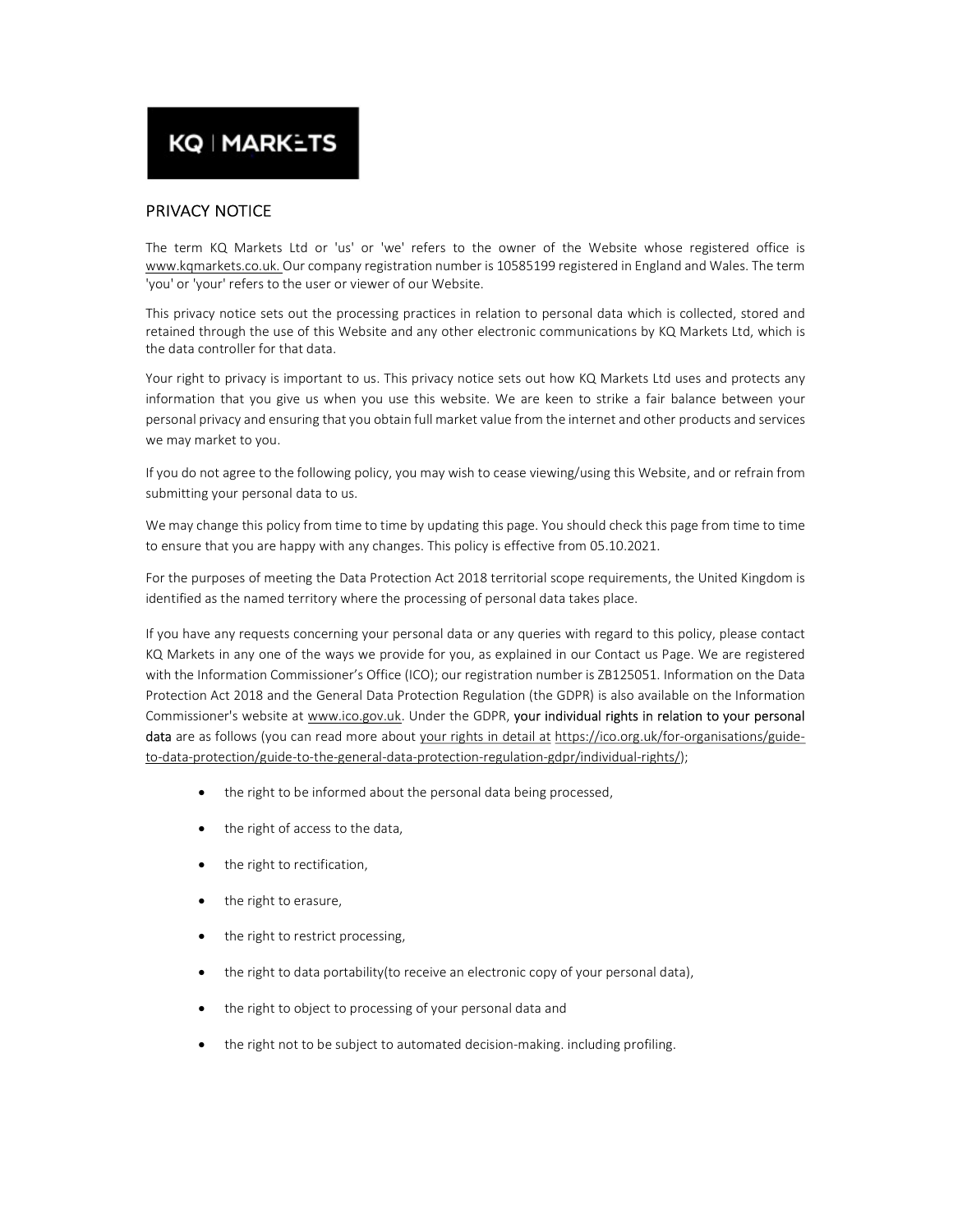Personal data we collect. We collect your personal data typically when you register for our services, make a purchase, enter a sales promotion or otherwise interact with us. Below are examples of the categories of the data we collect on you.

Technical Information. For the most part, you may visit our website without having to identify yourself. However, certain technical information is normally collected by us as a standard part of our services. This information relates to your IP address, information about your device and other technical information your browser provides us with, and data about your use of our website (such as when you use the website and how you interact with its content). If you call us, additional information such as your telephone number may be saved as a standard part of that communication.

Information you provide to us. To allow us to provide you with the products and services you have requested, or to communicate with you, we may ask you to provide us with certain information such as your name, date of birth or age, email address, home or postal address, or financial situation. In registering for our services, you may create user names, passwords and other credentials that we use to authenticate you and to validate your actions. You may send us copies of your personal identity documents or details about other financial products to which you may be a party.

Our services may ask you to submit information about other people, for example, members of your family or household, or a beneficiary of a product. You may also indirectly provide us with information through your consents, preferences and feedback.

Your transactions with us. We collect details of the queries or requests you have made, the products and services provided (including delivery details), purchasing details (including payments made, credit card details, billing address, credit checks and other such financial information), details of agreements between us, records of contacts and communications, information and details relating to the content you have provided us with and other such transactional information. We may, in accordance with applicable law, record your communication with our customer care team or with other similar contact points.

Location data. Certain services may involve the use of your location data. Use of your location data is, however, subject to your prior consent for each service.

Personal data obtained from third parties. We may obtain personal data about you from third party sources such as social media analytics.

#### Use of personal data

We collect and process your data for one or more of the following grounds:

To fulfil our contract with you. We use your personal data as is necessary to provide you with our products and services in line with our overall contract. We process and use your personal data to provide you with a personalised service and the product or service you have requested, to fulfil your other requests, process your order(s), and as otherwise may be necessary to perform or enforce the contract between us.

We are required to do so by law or regulation. We are required to process and store some of your data in order to fulfil our regulatory obligations. This may include the information we need to establish your needs and requirements and to provide you with a personalised recommendation or advice. We may capture and share your personal data with organisations that can confirm your identity and provide information necessary to prevent fraud or other financial crimes. We may also be required to share your personal details where requested to by legal or regulatory authorities or the Financial Ombudsman Service.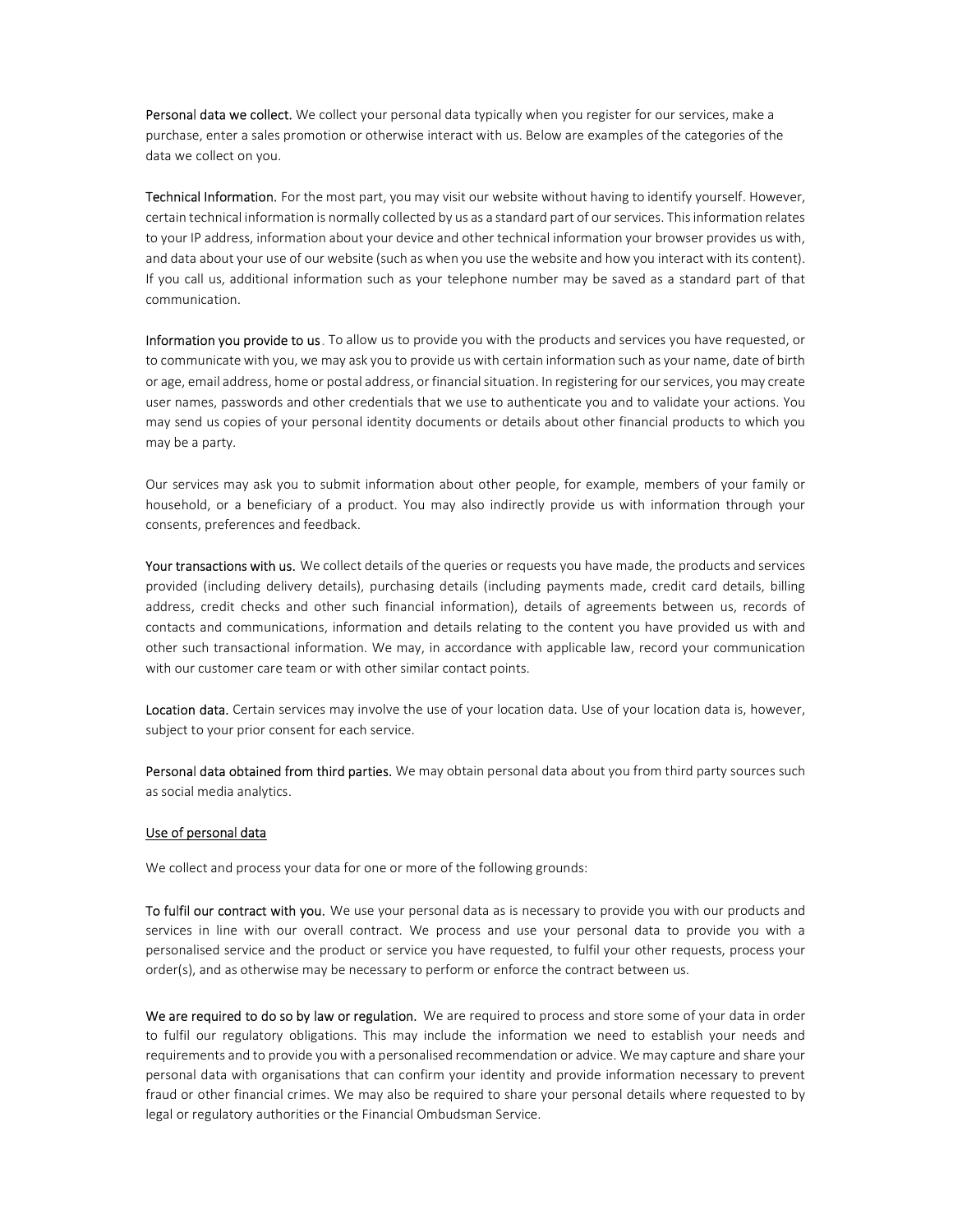You have provided us with your informed consent. Where you have given your informed consent, we will process your data in accordance with the permission you have given us and this privacy policy. You may withdraw your consent at any time by contacting us in any one of the ways we provide for you, as explained in our Contact us Page.

Our other legitimate interests in using your data

Taking into account your interests, we process your personal data for the following purposes:

To verify your identity and administer your account. We process and use your personal data to ensure the functionality and security of our products and services, to identify you and the instructions you give us, and to prevent and detect fraud and other misuses.

Development of products and services. We process and use your personal data to develop our products and/or services. However, for the most part we use only aggregated and statistical information in the development of our products and services, and not data directly identifiable to you. We may also process and use your personal data to personalise our offerings and to provide you with service more relevant to you, for example, to make recommendations and to display customised content and advertising. We may combine personal data collected in connection with your use of a particular product and/or service with other personal data we may hold about you, unless the purpose for which we collected that data is incompatible with amalgamation.

Communicating with you and marketing. We process and use your personal data to communicate with you, for example, to provide information relating to our products and/or services you are using or to contact you for customer satisfaction queries. We may process and use your personal data for marketing. Marketing purposes may include using your personal data for personalised marketing or research purposes in accordance with applicable laws, for example, to conduct market research and to communicate our products, services or promotions to you via our own or third parties' electronic or other services. When contacting you for the purpose of marketing, we will take into account any preferences you have expressed to us, including any desire not to receive marketing.

Any email marketing messages we send are in accordance with the GDPR and the Privacy and Electronic Communication Regulations (PECRs). We provide you with an easy method to withdraw your consent (unsubscribe) or manage your preferences/the information we hold about you at any time. See any marketing messages for instructions on how to unsubscribe or manage your preferences,

Profiling. We may process and use your personal data for profiling for such purposes as targeted direct marketing and improvement of our products or services. We may also create aggregated and statistical information based on your personal data. Profiling includes automated processing of your personal data for evaluating, analysing or predicting your personal preferences or interests in order to, for example, send you marketing messages concerning products or services suitable for you.

Tracking remuneration due to us or our partners. We use your personal data to ensure that we receive the remuneration or commission due to us from, or payable by us to, any third-party product providers or distributors.

Insurance. We process personal data as required to enable us to periodically obtain insurance cover for our business and to notify and process claims with our insurers.

Business continuity. In the event of an interruption or cessation of our business, we need to ensure that we can implement our business continuity procedures (for example, we may need to rebuild our IT systems) or wind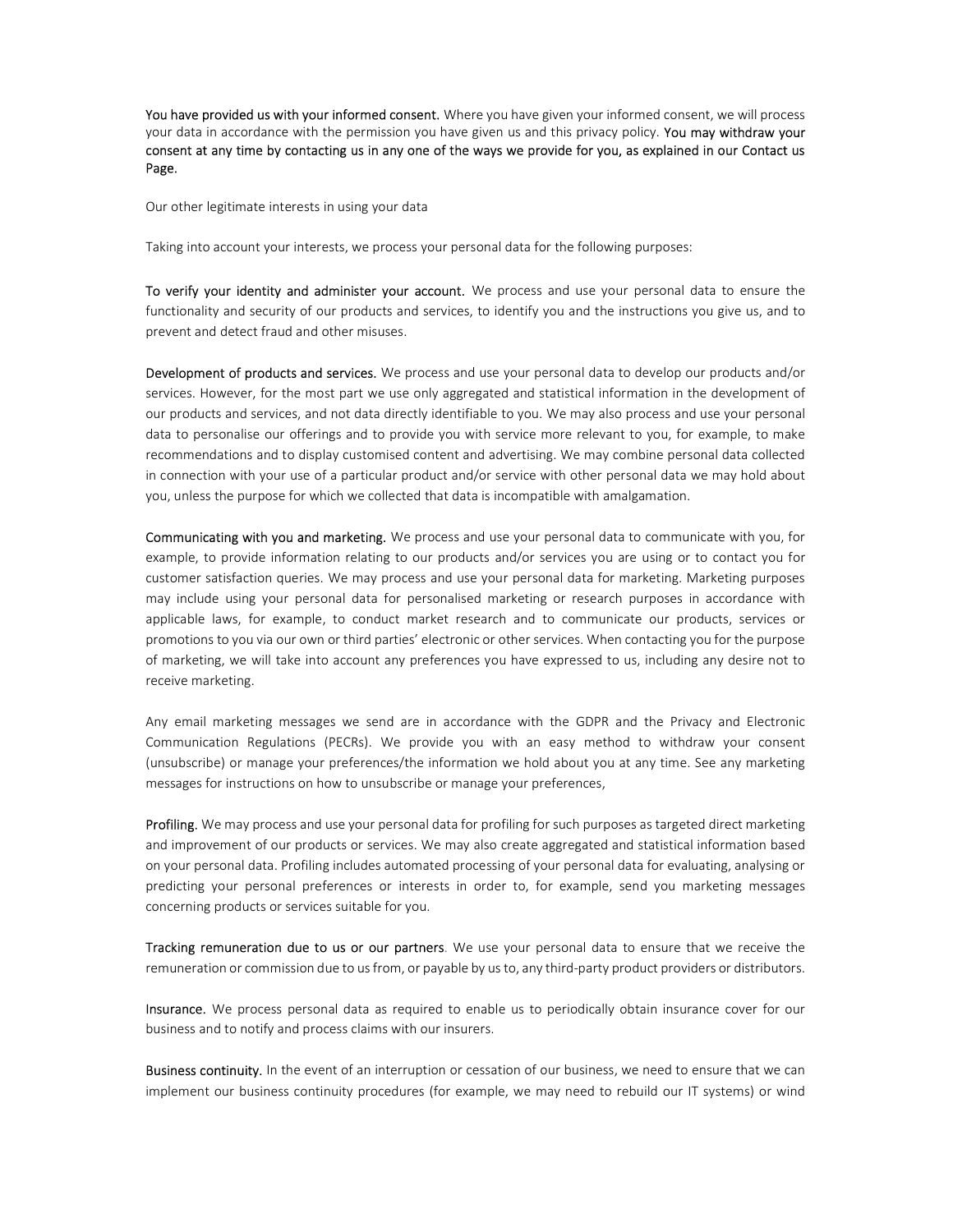down planning to protect your interests. This may involve a transfer of your personal data to a third party (see below).

### How do we secure your personal data?

We have robust procedures in place within our business;

- to protect data against accidental loss,
- to prevent unauthorised access, use, destruction or disclosure,
- to ensure business continuity and disaster recovery where required,
- to restrict access to personal information,
- to conduct privacy impact assessments in accordance with the law and our business policies,
- to train staff and contractors on data security, and
- to manage third party risks, through use of contracts and security reviews

#### How long do we keep personal data?

We will keep your personal data only for so long as it is reasonable for us to do so, depending upon the nature of the data and our processing, and the grounds upon which we collected it. In general, we will delete redundant account information within 14 days of our relationship ending. However, we are obliged to keep certain records of our relationship to comply with the FCA's and other regulatory rules, in which case we will instead restrict access through our archiving processes. Subject to any actual or potential legal claim or regulatory investigation, the maximum time that we envisage retaining any of your information is five years, after which time it will be destroyed.

Information we use for marketing purposes will be kept by us until you notify us that you no longer wish to receive this information. If you do notify us that you no longer wish to receive marketing information we will keep an encrypted version of your contact information to ensure we respect your wishes.

# Other websites

Our website may contain links to other websites which are outside the control of KQ Markets Ltd and are not covered by this privacy policy. If you access other websites using the links provided, the operators of these websites may collect information from you which will be used by them in accordance with their privacy policy which may be different to the privacy policy of KQ Markets Ltd. You should exercise caution and look at the privacy policy applicable to the website in question.

# Transfers of your personal data

We may transfer your personal data to the third parties noted below, or as required by law.

Material service providers. We may transfer your personal data to the third parties who provide us with a material service.: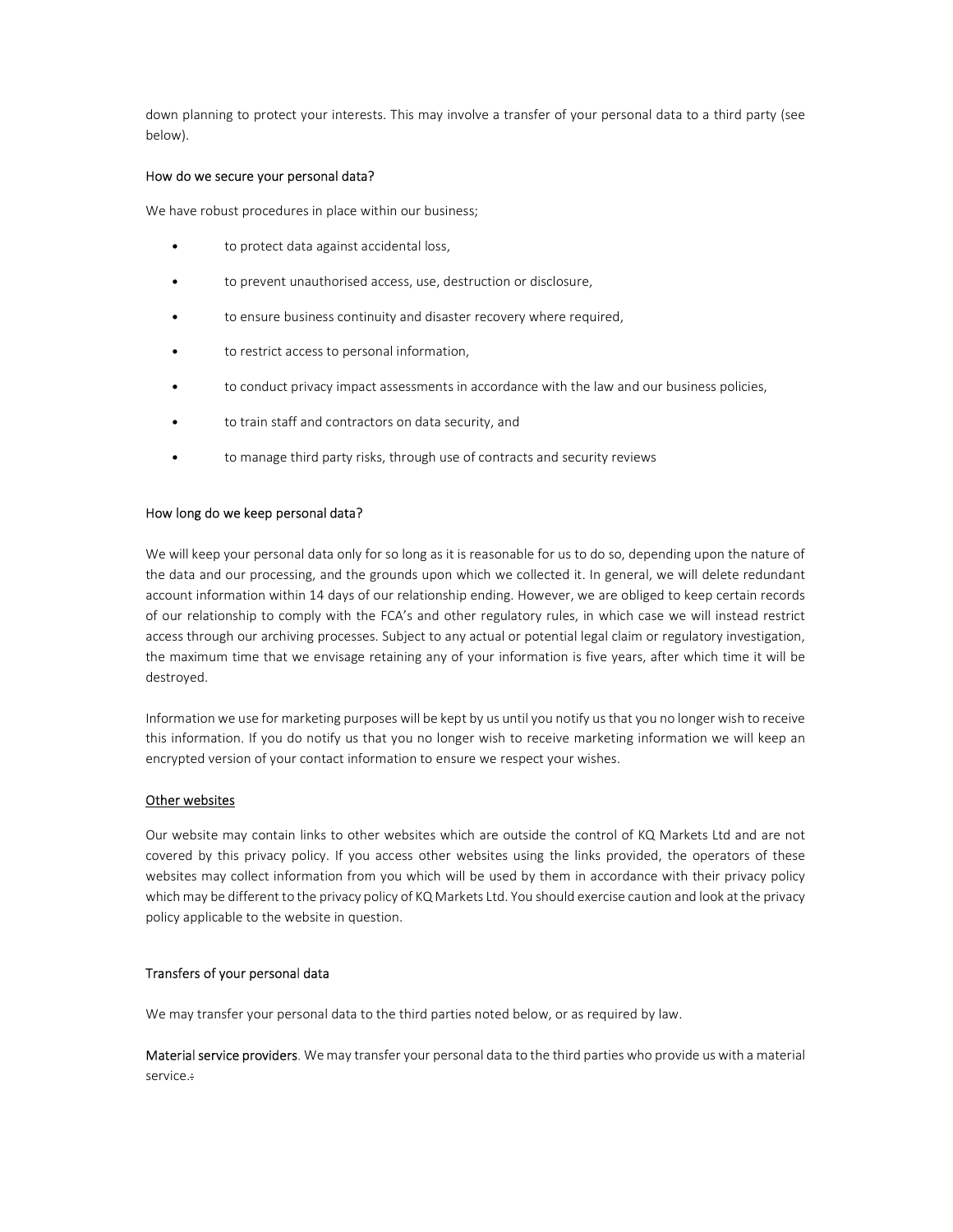Generic service providers (data processors). We may transfer your personal data to third parties who process personal data on our behalf to enable the efficient technical and logistical provision of our services. These service providers may, for instance, supply us with cloud data storage, data security services, customer relationship management software, and other support services. We may substitute a technical or logistical service provider from time to time. Such parties are generally not permitted to use your personal data for any other purposes than that for which your personal data was collected, and we require them to act consistently with applicable laws and this Privacy policy as well as to use appropriate security measures to protect your personal data.

Event-driven transfers. We may transfer your personal data to third parties in certain events where it is necessary to protect your, or our, legitimate interests. This includes the cessation, sale or transfer of our business, civil or criminal legal, or regulatory, proceedings or insurance claims.

International transfers. Our products and services may be provided using resources and servers located in various countries around the world. Therefore, your personal data may be transferred outside the country where you use our services, including to countries outside the European Economic Area (EEA). We will transfer data in such circumstances only if the level of data protection in that jurisdiction is deemed adequate and if there are appropriate safeguards in place to protect your privacy.

Given that the Internet is a global environment, using the Internet to collect and process personal data necessarily involves the transmission of information on an international basis. Therefore, by browsing the Website and communicating electronically with us, you acknowledge and agree to KQ Markets Ltd processing personal data in this way.

#### What are your rights?

You have the right to request information on and access to the personal data we hold about you.

You also have the right to request that we correct or delete any incomplete, incorrect, unnecessary or outdated personal data we hold about you. However, we cannot delete personal data that is necessary for compliance with our binding legal or regulatory obligations or if the personal data must be retained according to applicable laws, or is required for the exercise or defence of a legal or regulatory claim.

In case you consider your personal data collected by us to be inaccurate but you do not wish your personal data to be deleted, if we have used your personal data unlawfully or you have objected to the processing and the existence of legitimate grounds for processing is still under consideration, you may request restriction of processing of your personal data.

You may also at any time object to your personal data being processed for direct marketing purposes, sending promotional materials, profiling, or for the performance of market research. Where your personal data is processed based on your consent, you have the right to withdraw your consent for such processing at any time.

In case you wish to make use of your rights mentioned above, you may, as appropriate and in accordance with applicable laws, exercise such rights by contacting us through the contact points referred in the marketing materials or below in this policy. In some cases, especially if you wish us to delete or cease the processing of your personal data, this may also mean that we may not be able to continue to provide the services to you.

Please note that we may need to identify you and to ask for additional information in order to be able to fulfil your requests. Please also note that applicable law may contain restrictions and other provisions that relate to your above rights.